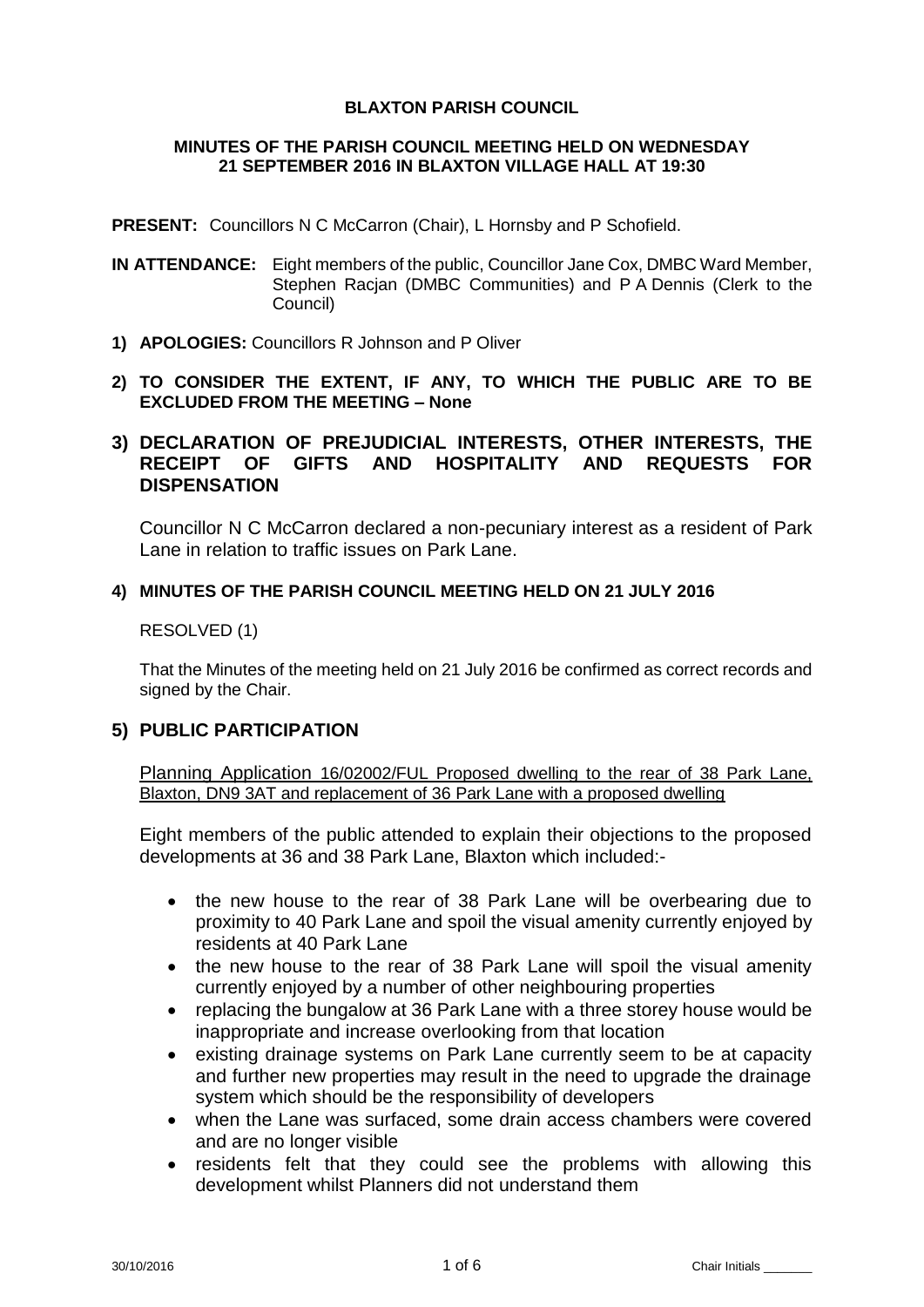- the proposed development of two, four bedroom properties could result in an extra ten vehicles regularly using Park Lane generating more wear and tear on this privately maintained road
- the increased number of bedrooms is incorrectly stated on the Planning **Application**
- a significant increase in vehicle traffic is likely to result in heightened risk of injury to pedestrians
- the proximity to power cables of the proposed building to replace the bungalow at 36 Park Lane represents a danger
- construction traffic would cause unnecessary wear and tear on a privately maintained highway and repairs should be the responsibility of the developer
- access to the development site is restricted and dangerous due to the overhead power cables

Parish Councillors commented that residents raised valid points of concern about the development and recognised the intrusive nature of the proposed new buildings.

The Chair explained that the Council would consider comments by residents when deciding on the Council's response to the application at item 12(a) later in the meeting.

# **6) MATTERS ARISING FROM THE MINUTES (Not included under regular Items below)**

a) Park Lane Turning Facility – Resolution 2 – Resident correspondence with DMBC and Ombudsman

RESOLVED (2)

That the Council comments on the following inaccuracies in the Local Government Ombudsman correspondence:-

- the reference to 'a small number of properties' in the draft decision is inaccurate – there are around 30 properties on Park Lane;
- the statement that the lane is a 'poorly surfaced road' in the covering letter is inaccurate in that the surface is good from the junction with New Street to the end of the Park Lane.

# **7) DONCASTER SHEFFIELD AIRPORT**

## a) Noise Monitoring Equipment on Summerfields Drive – Resolution 4 – Update

RESOLVED (3)

That it be noted that it was hoped that the monitoring unit would be functional after the annual calibration on 22 September 2016.

b) Increases in Number of Flights and Second Runway – Resolution 5

RESOLVED (4)

That the response from the Airport Finance Director dated 25 August 2016 be received and noted.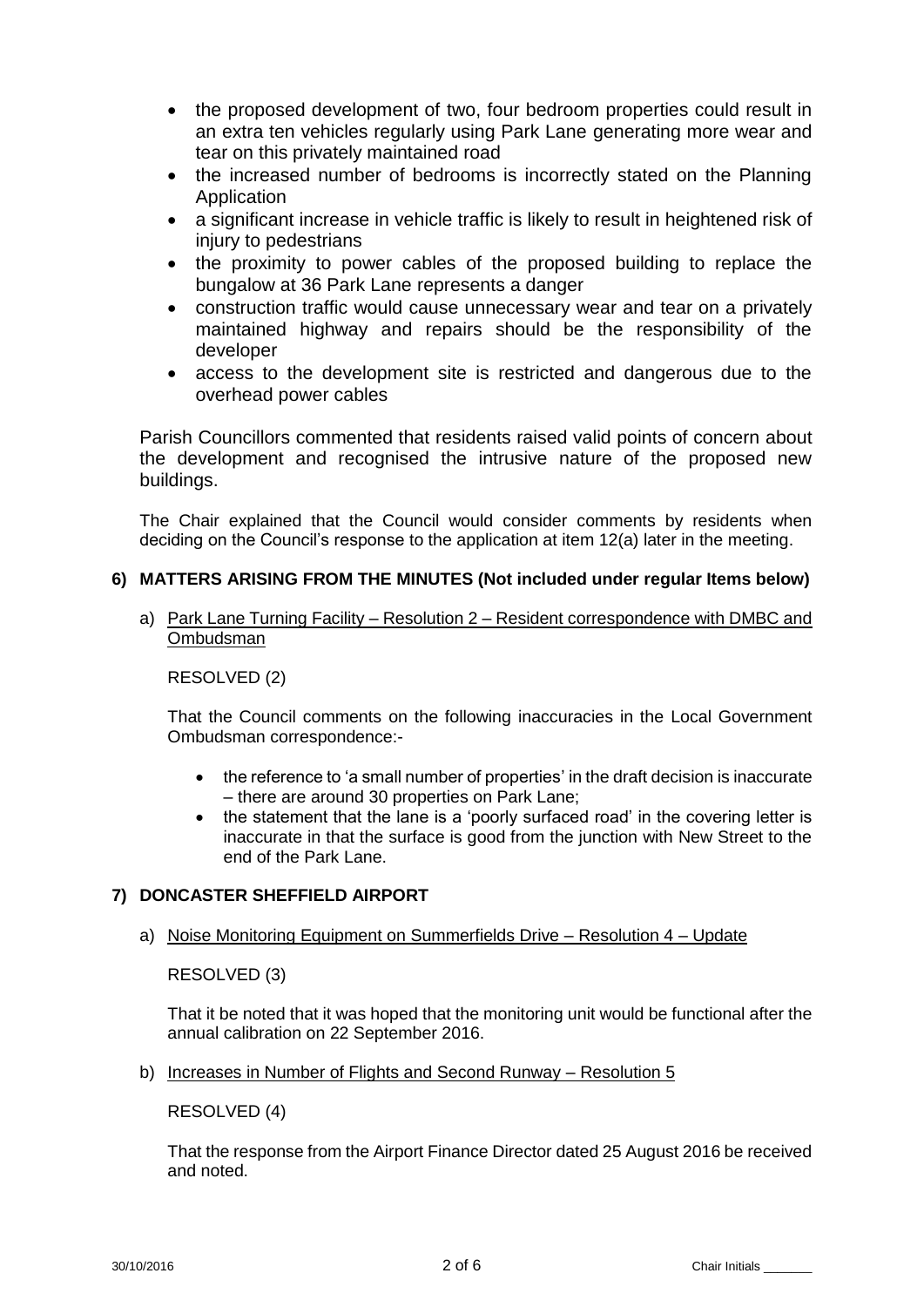### c) Agenda Noise Monitoring and Environmental Sub-Committee – 15th September 2016 – **Noted**

## **8) POLICING ISSUES**

#### a) Policing of Remembrance Day Parades – Resolutions 7 – 9

Councillors McCarron and Hornsby reported that discussions were on-going about arrangements for dealing with the number of participants in the Service at the War Memorial and the procession to Finningley Church.

Stephen Racjan (DMBC) confirmed that he had checked if DMBC staff could undertake traffic management during the Parade if Police were unavailable and confirmed that this would not be possible.

The Clerk reported that he had heard from the Police and Crime Commissioner's Office that Remembrance Services would be attended and road closures managed by the Police as usual.

RESOLVED (5)

That the reports be noted

### **9) DMBC AND EAST AREA COMMUNITIES TEAM ITEMS**

- a) Parish Councils' Joint Consultative Committee draft Minutes 13 July 2016 **Noted**
- b) Blaxton Roundabout Revised Planting Scheme Resolution 11 **Reduction in height of vegetation expected by 23 September 2016**
- c) Funding Opportunities Information Links **Noted**
- d) Parish Council Briefing Youth Offer **Noted**
- e) En:Able Community Investment Funding **Noted**
- f) Anticipate 2016 Invite to apply for funding **Noted**
- g) The Rotary Club of Doncaster St George's Community grants **Noted**
- h) Officer's Report

RESOLVED (6)

That it be noted that the Bowling Club had been successful in obtaining a grant from DMBC for support with equipment and Hall hire and, that Stephen Racjan (DMBC Communities) be thanked for his comments and attendance.

#### **10) WARD MEMBERS REPORT – Issues dealt with elsewhere**

RESOLVED (7)

That Ward Councillor Jane Cox be thanked for her contributions and attendance.

## **11) ACCOUNTS & FINANCIAL MATTERS**

a) Payments made on 26 August 2016

RESOLVED (8)

That the following payments made between meetings be authorised in retrospect:-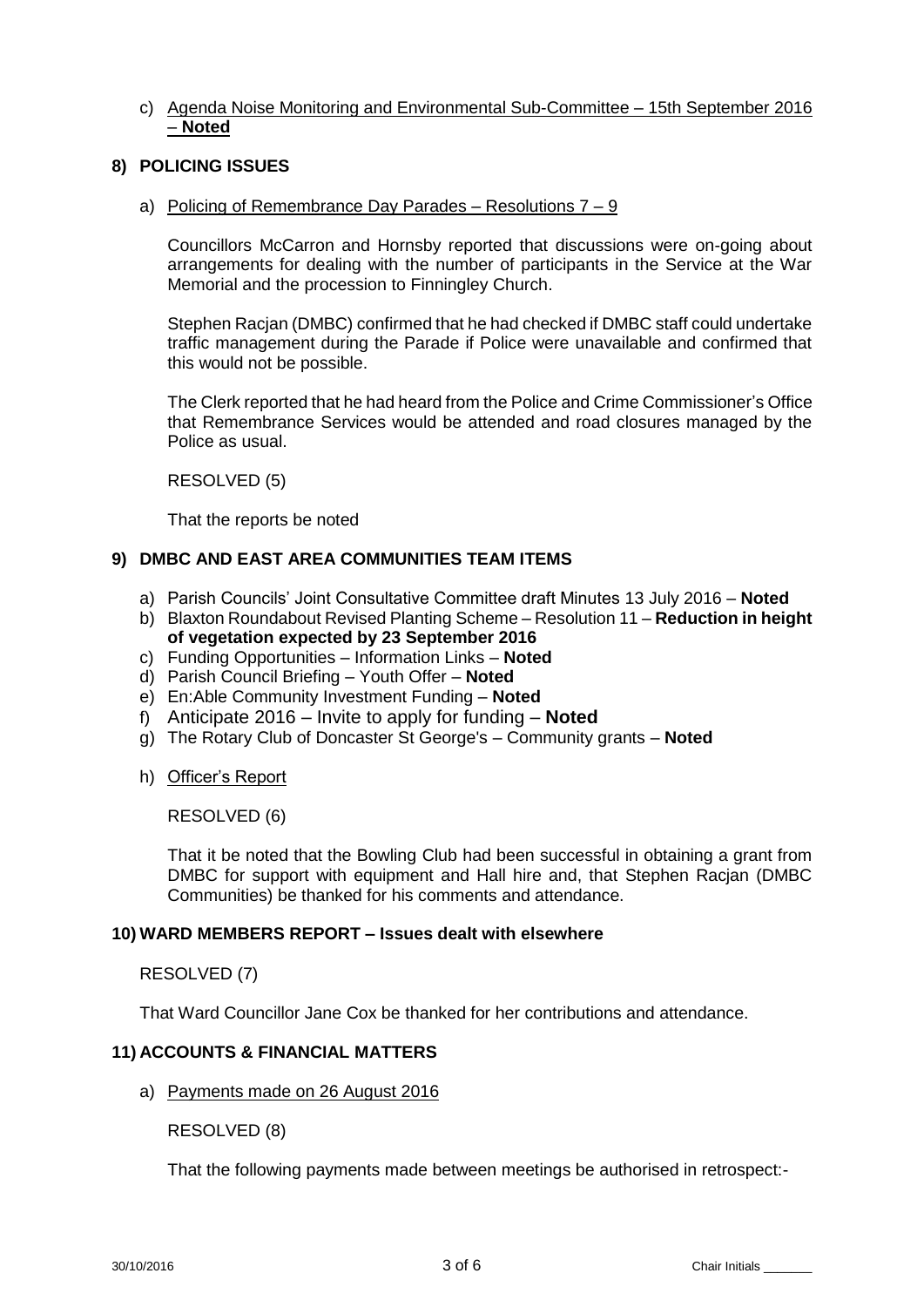| <b>Payee/Invoice No</b>             | <b>Description</b>                                                 | <u>Net</u> | <b>VAT</b>   | <b>Total</b> |
|-------------------------------------|--------------------------------------------------------------------|------------|--------------|--------------|
| Glendale Countryside<br>GC446PC0276 | BPF Grass Cutting 15/07/16                                         | 35.31      | 7.06         | 42.37        |
| P A Dennis                          | Salary August 2016                                                 | 363.74     | 0.00         | 363.74       |
| P A Dennis                          | Office, Telephone, Broadband<br>Allowance August 2016              | 23.60      | 0.00         | 23.60        |
| P A Dennis                          | Reimbursement for 1&1 Website<br>Hosting costs 08/08/16 - 08/09/16 | 19.99      | 4.00         | 23.99        |
| <b>HMRC</b>                         | <b>Month 5 Contributions</b>                                       | 92.40      | 0.00         | 92.40        |
|                                     |                                                                    |            | <b>Total</b> | 546.10       |

## b) Payments for authorisation on 21 September 2016

RESOLVED (9)

That the following payments be authorised:-

| <b>Payee/Invoice No</b>     | <b>Description</b>                                                 | <u>Net</u> | <u>VAT</u>   | <u>Total</u> |
|-----------------------------|--------------------------------------------------------------------|------------|--------------|--------------|
| <b>BDO</b>                  | Standard Audit Fee 2015/16 - Councils<br>£10,001 - £25,000         | 100.00     | 20.00        | 120.00       |
| <b>Glendale Countryside</b> | BPF Grass Cutting 05, 19/08/16                                     | 70.62      | 14.12        | 84.74        |
| <b>Open Spaces Society</b>  | Subscription 01/09/15 - 31/08/16                                   | 45.00      | 0.00         | 45.00        |
| Ranskill Fencing Ltd        | BPF Fencing at far end - 3mm x 5 feet<br>high chainlink            | 883.50     | 176.70       | 1,060.20     |
| Need A Hand                 | Cut and strim Blaxton Playing Field<br>Entrance 30/08/16           | 25.00      | 0.00         | 25.00        |
| Need A Hand                 | Cut and strim grass on Joint Playing<br>Field Ramp 30/08/16        | 50.00      | 0.00         | 50.00        |
| Need A Hand                 | Weed and apply herbicide to War<br>Memorial 30/08/16               | 25.00      | 0.00         | 25.00        |
| P A Dennis                  | Salary September 2016                                              | 363.74     | 0.00         | 363.74       |
| P A Dennis                  | Office, Telephone, Broadband<br>Allowance September 2016           | 23.60      | 0.00         | 23.60        |
| P A Dennis                  | Reimbursement for 1&1 Website<br>Hosting costs 08/09/16 - 08/10/16 | 19.99      | 4.00         | 23.99        |
| <b>HMRC</b>                 | Month 6 Contributions                                              | 92.40      | 0.00         | 92.40        |
|                             |                                                                    |            | <b>Total</b> | 1,913.67     |

c) Bank Reconciliation August 2016 – **Noted**

d) Balances against the Precept to 16 September 2016 – **Noted**

e) Annual Return and Notice of Conclusion of External Audit for 2015/16

RESOLVED (10)

That the completed Annual Return for 2015/16 as approved by the External Auditor be received and accepted.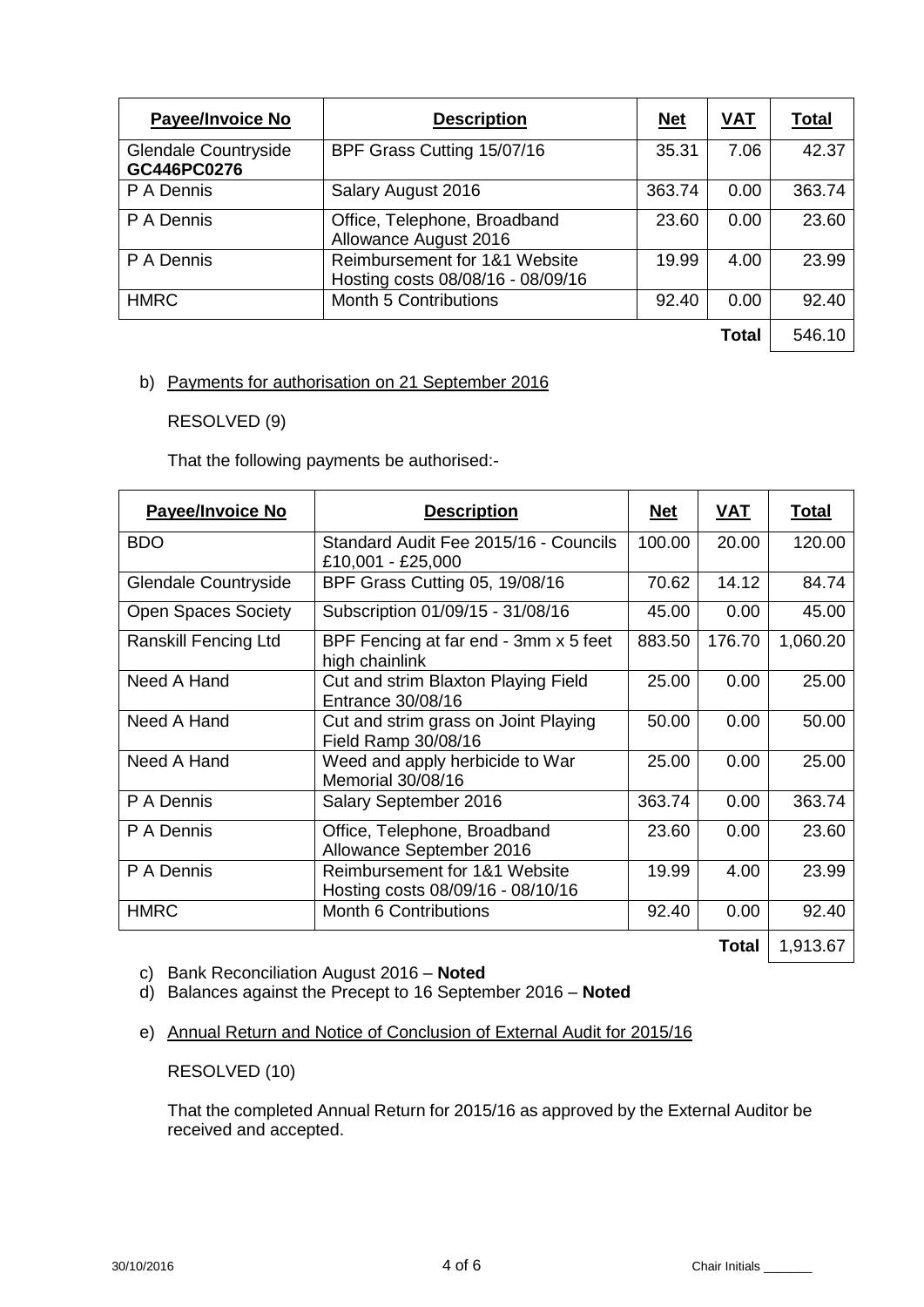RESOLVED (11)

That it be noted that the Annual Return and Notice of Conclusion of Audit had been published on the Council notice board and website for in excess of the required 14 days and, would be retained for inspection for not less than five years.

### f) Pensions – Automatic Enrolment

RESOLVED (12)

That the report on the implications for the Council of Pensions Automatic Enrolment be received and that it be noted that there were no budget implications for the Council at this time and that the Clerk would take the necessary actions by the required dates.

g) Budget Review and Long-term Spending Plan – Resolution 15

RESOLVED (13)

That consideration of developments be deferred until the next meeting and that the Clerk be requested to obtain prices and examples of village entry signs and notice boards in the meantime.

h) War Memorial Groundworks – Resolution 16 – **No action**

### **12) PLANNING**

a) Planning Application 16/02002/FUL Proposed dwelling to the rear of 38 Park Lane and replacement of 36 Park Lane with a proposed dwelling

Members discussed comments made by Park Lane residents during Public Participation and the objections made by residents to the Planning Authority.

RESOLVED (14)

That:-

- i) the objections raised by residents during Public Participation and those submitted to the Local Planning Authority be fully supported
- ii) it be requested that pedestrian or vehicle access to Public Footpath No1 from the development site be prohibited in perpetuity
- iii) a DMBC representative be requested to meet Parish Councillors on site to discuss the application
- b) Approved Planning Application 13/00531/TIP Bank End Quarry Inert Waste Transfer Station and Recycling Facility – **information about establishment of Liaison Group still awaited**
- c) Draft Carr Lodge Design Code Supplementary Planning Document (SPD) for public consultation – **Noted**
- d) Misson Springs Fracking Updates **Noted**
- e) Summerfields Estate Green Space **No issues**

## **13) CHAIR'S REPORT – No issues**

## **14) BLAXTON PLAYING FIELD – No issues**

## **15) BLAXTON VILLAGE HALL – No issues**